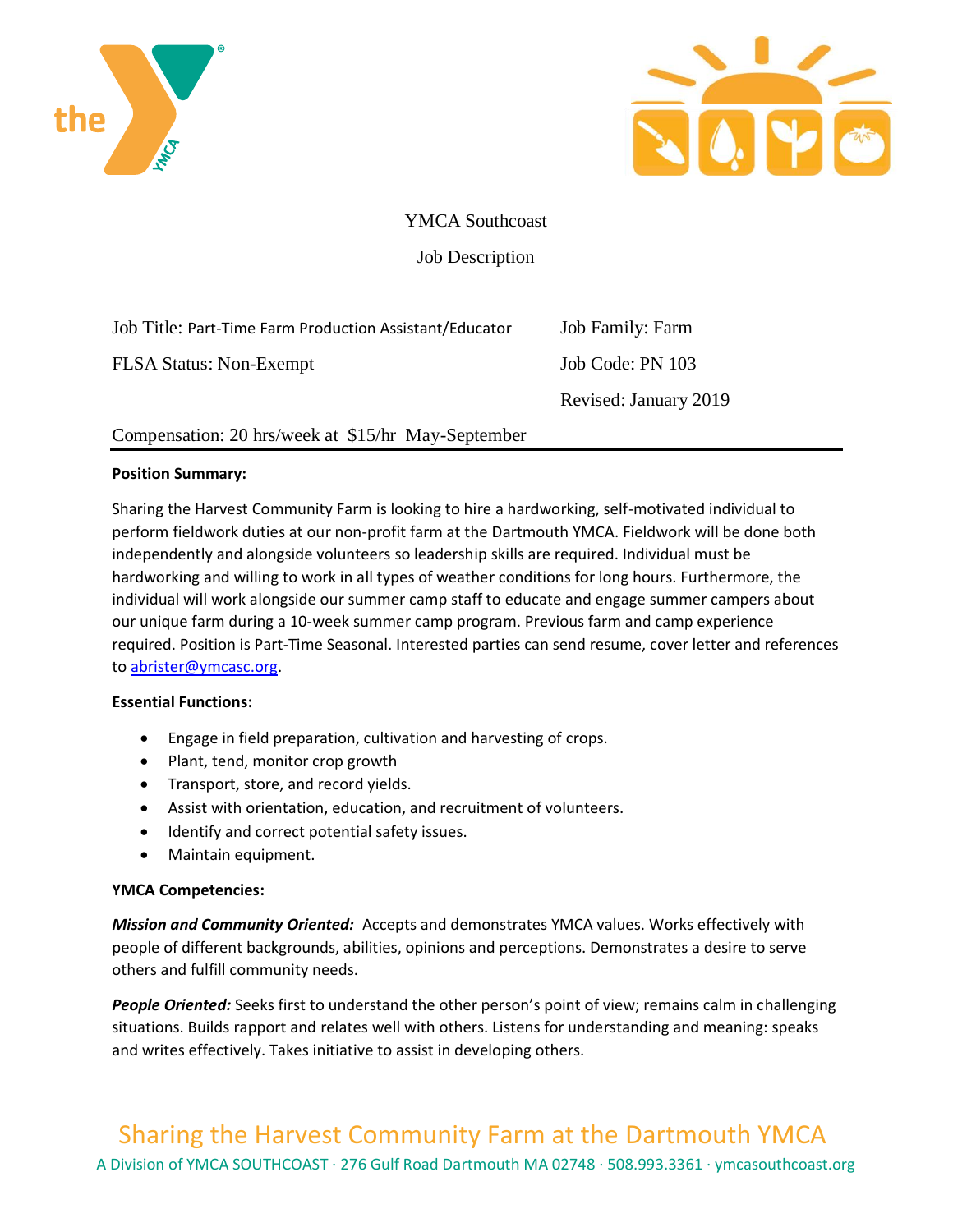#### **YMCA Southcoast**

#### **JOB DESCRIPTION**

**Job Title:** Part-Time Farm Production Assistant/Educator (continued)

*Results Oriented:* Strives to meet and exceed goals and deliver a high value experience for members. Embraces new approaches and discovers new ideas to create a better customer experience. Makes sound judgements and transfers learning from one situation to another. Establishes goals, clarifies tasks, plans work, and actively participates in meetings. Supports fundraising, follows budgeting policies and procedures, and reports financial irregularities immediately.

*Personal Development Oriented:* Accurately assesses personal feelings, strengths and limitations, and how they impact relationships. Pursues self-development that enhances job performance. Demonstrates and openness to change: seeks opportunities in the change process.

#### **Qualifications:**

- Previous experience working on farms
- Ability to engage and instruct non-farm workers in harvesting techniques.
- Ability to provide an instructional, productive, and a sense of achievement environment to volunteer workers.
- Experience operating various pieces of motorized and manual farm equipment.

#### **Physical Demands:**

- Required to lift and/or move on occasion up to 50 pounds.
- Required to stoop, kneel, open containers, and shovel materials.
- Ability to work with various materials including chemicals and fertilizers in dry, liquid, spray, powder, and aerosol forms.
- Ability to work in conditions that create dirt, dust, pollen.
- Exposure to a wide range of outdoor weather conditions including heat and humidity.

### **I have reviewed the above job description and understand my responsibilities as described:**

**Print Name: \_\_\_\_\_\_\_\_\_\_\_\_\_\_\_\_\_\_\_\_\_\_\_\_\_\_\_\_\_\_\_\_ Date: \_\_\_\_\_\_\_\_\_\_\_\_\_\_**

**Signature: \_\_\_\_\_\_\_\_\_\_\_\_\_\_\_\_\_\_\_\_\_\_\_\_\_\_\_\_\_\_\_\_\_ Date: \_\_\_\_\_\_\_\_\_\_\_\_\_\_**

**YMCA Southcoast reserves the right to change and/or modify the job requirements, responsibilities, and qualifications for this position to meet changing business needs. Further, nothing in this description is intended to represent all functions, duties, and responsibilities of the associate holding this job title, or to alter the at-will nature of their employment. (See HR Policy and Procedures Manual- Disclaimer et al, 1/08)**

Understood and Agreed To: Signature: **We are all assets a large set of the United States** Date: